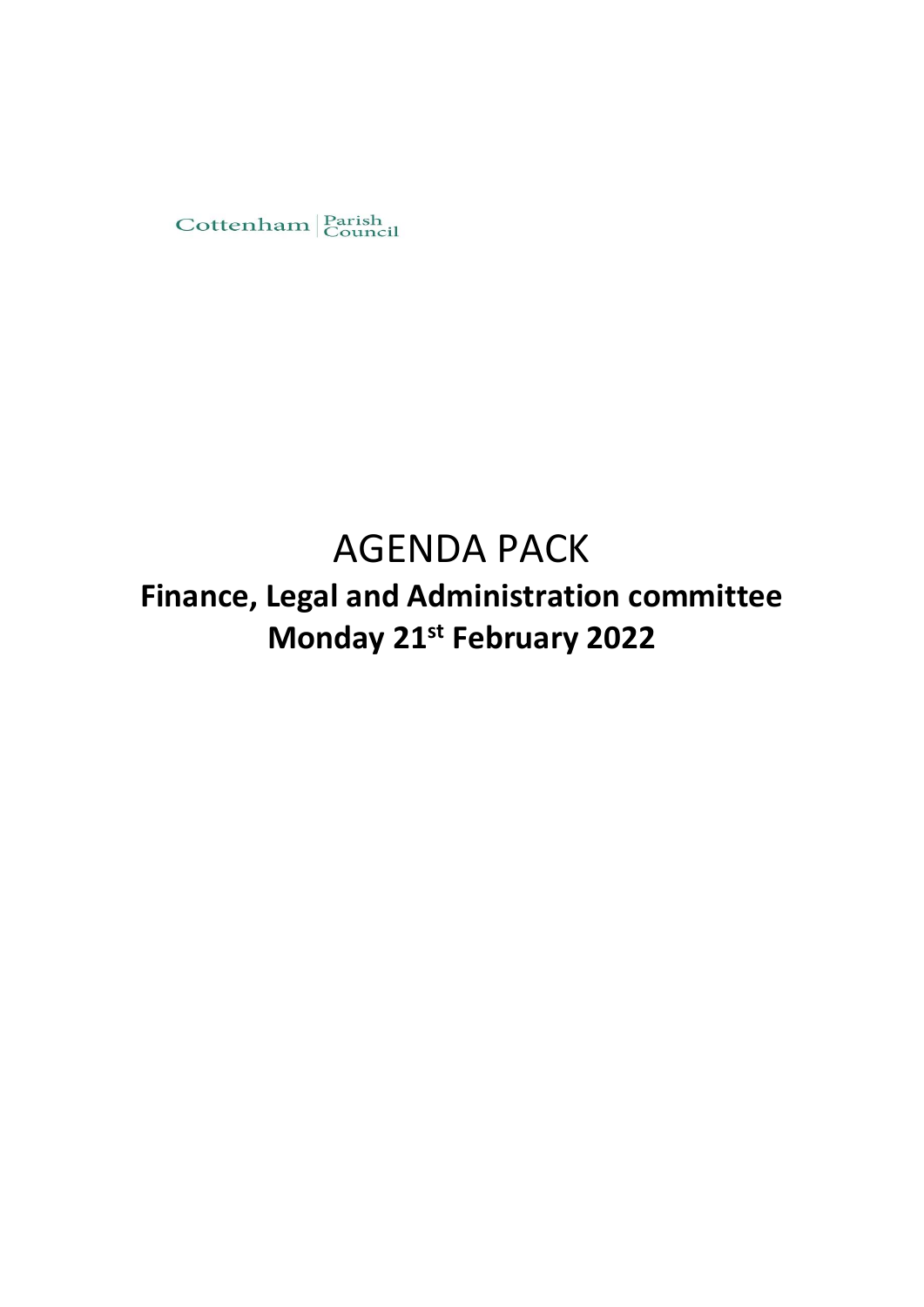#### **To: Members of the Finance, Legal and Administration Committee (FLAC)**

You are hereby summoned to attend a Finance Committee meeting To be held at Cottenham Village Hall on Thursday 27<sup>th</sup> January 2022 at 7.30pm

#### **AGENDA**

All Parish Council Meetings are open to the Public and Press

**22F/149. Chairman's Introduction and Apologies for absence –** *(Schedule 12 of the Local Government Act 1972 requires a record to be kept of the members present and that this record form part of the minutes of the meeting. Members who cannot attend a meeting should tender apologies to the Parish Clerk as it is usual for the grounds upon which apologies are tendered also to be recorded. Under Section 85(1) of the Local Government Act 1972, members present must decide whether the reason(s) for a member's absence are accepted.*

**22F/150. To accept Declarations of Interest and Dispensations** – *i. To receive disclosures of pecuniary and other interests from Councillors on matters to be considered at the meeting. ii. To receive written requests for dispensation. iii. To grant requests for dispensation as appropriate. (NB this does not preclude any later declarations).*

**22F/151. Minutes** – To resolve that the minutes (circulated to members) of the Finance Committee meeting held on Thursday  $27<sup>th</sup>$  January 2022 be signed as a correct record.

**22F/152. Public Participation –** *Public question time is dealt with prior to the start of the meeting and doesn't form part of the formal business of the Council. Time is limited to 30 minutes and each member of the public is entitled to speak once only in respect of business itemised on the agenda and shall not speak for more than 3 minutes to allow other people to also speak without the public session exceeding its allotted time. Questions not answered at this meeting will be answered in writing to the person asking the question or may appear as an agenda item for the next meeting. Photographing, recording, broadcasting, or transmitting the proceedings of a meeting by any means is permitted. A person may not orally report or comment about a meeting as it takes place if he is present at the meeting of a parish council or its committees but otherwise may film, photograph or make an audio recording of a meeting; use any other means for enabling persons not present to see or hear proceedings at a meeting of the parish council as it takes place or later; report or comment on the proceedings in writing during or after a meeting or orally report or comment after the meeting.* 

**22F/153. Management accounts and Bank reconciliation (to end of January 2021)** – RFO

**22F/154. Alterations to Ladybirds lease – consider quotations from Solicitors -** RFO

**22F/155. Discuss framework for preferred contractor list - RFO** 

**22F/156. Risk assessment review** - RFO

**22F/157. Village Hall Bar and Events Working Group** – Cllr Ward

**22F/158. For consideration at the next meeting -**

**22F/159. Date of next meeting – TBA**

**22F/160. Close of meeting –**

S Seabright.

Cottenham Village Hall, Lambs Lane, Cottenham CB24 8TA Tel: 07503 328401 Email: [rfo@cottenhampc.org.uk](mailto:rfo@cottenhampc.org.uk)

14th February 2022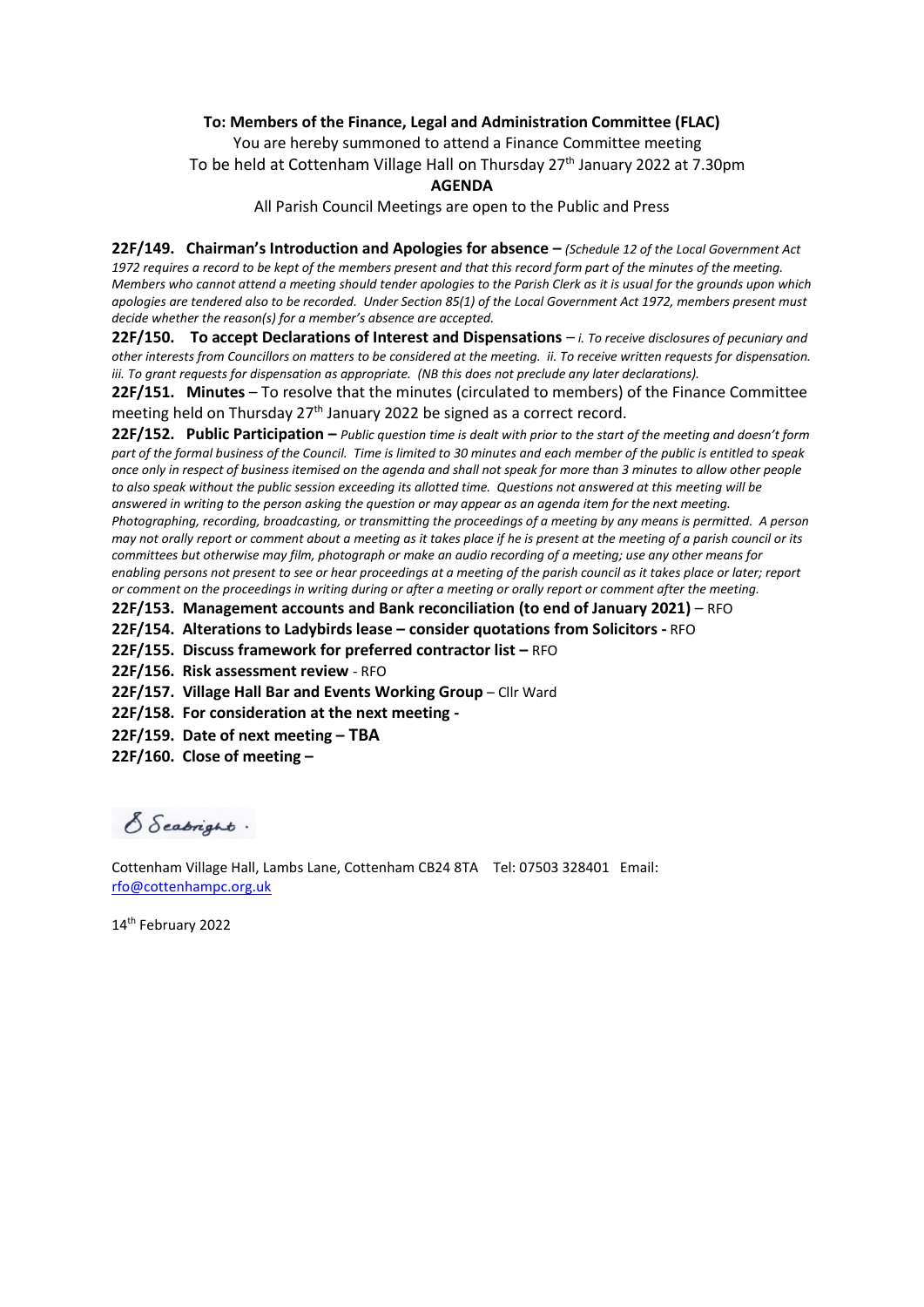#### **22F/152. Minutes**

#### **DRAFT Finance, Legal and Administration Committee (FLAC) Minutes**

Meeting held at Cottenham Village Hall on Thursday 27<sup>th</sup> January 2022 at 7.30pm

**Present:** Cllrs Bolitho (Chair), Collinson, Hewitt, Ward, Young and the RFO

**21F/138. Chairman's Introduction and Apologies for absence –** Cllr Hutchison (Absent)

**21F/139. To accept Declarations of Interest and Dispensations** – None

**21F/140. Minutes** – Resolution that the minutes of the Finance Committee meeting held on Thursday 9th December 2021 be signed as a correct record. Proposed Cllr Collinson and seconded by Cllr Ward - **RESOLVED**. Cllr Hewitt arrived at 7.36pm.

 **21F/141. Public Participation –** No members of the public present.

**21F/142. Management Accounts and Bank Reconciliation (to end of December) –** the committee reviewed the P&L, the Balance sheet and projected cashflow and were satisfied with the accounts, RFO to investigate formula issue re inconsistency between the rates line in the reports. It was noted that the cashflow projection currently shows a deficit of £15,298.23 at the end of this financial year. There are a few potential payments accounted for which may not materialise in this financial year such as the payment for highways initiative £5000 and the gas bill from Ecotricity estimated at £6000. Regarding income, it may also be that the football clubs current estimate is lower than the expected income. These factors may reduce the overall deficit. There is also the possibility of paying some of the loan capital repayment from the Village Hall/Nursery reserve. We are expecting some S106 Early Years monies approx. £78k in the next four weeks and as Tilia are hoping to start in April additional S106 can be anticipated prior to commencement, possibly in this financial year. **21F/143. Review of Ladybirds lease -**

The lease is dated  $6<sup>th</sup>$  May 2010 for a 25-year term. The committee discussed the document in light of Ladybird's intention to change the status of the Preschool from an unincorporated charity to a Charitable Incorporated Organisation (CIO). This would mean that Ladybirds would exist as its own legal entity, rather than simply as a collection of individuals. It would offer the members and trustees greater protection. Currently the trustees are personally liable. The implications for the lease are unclear. Proposal that RFO contact King and Co for legal advice to get a quote to look at the lease in relation to this change of status and to highlight any potential implications for the parish council. Proposed Cllr Ward and seconded by Cllr Young - **RESOLVED**

**21F/144. Review of Direct Debits and Trade accounts** – The committee looked at our current list of Direct Debit mandates and Trade accounts. The committee were satisfied that the list held is accurate. Discussions around how we employ more ad hoc tradespeople and how a protocol/framework to support this process might be useful. It was agreed that the RFO contact CAPALC to ask their advice on this matter. There was some discussion around looking at the overall value and type of the work in a year and then asking local trades people to submit their hourly rates, response times, service levels, experience of work with Parish Councils etc. To include electricians, plumbers, accountancy services, advertising, printing etc.

**21F/145. Terms of Reference (TOR's) for the Village Hall Bar and Events working group** – The committee reviewed the draft TOR's. It was agreed that the working group need to have flexibility and reasonable operational freedom however an overall plan should be agreed by full council with regular reporting to either full council or CALF. Suggestions and considerations for sections 2a,2b,2e,3d & 4n of the TOR's which Cllr Ward will take away for further drafting. Discussions around how we separate and account for the Bar takings/purchases & events and how this might be shown in the P&L accounts and balance sheet.

**21F/146. For consideration at the next meeting** 

Ladybirds Lease

Village Hall bar and events working party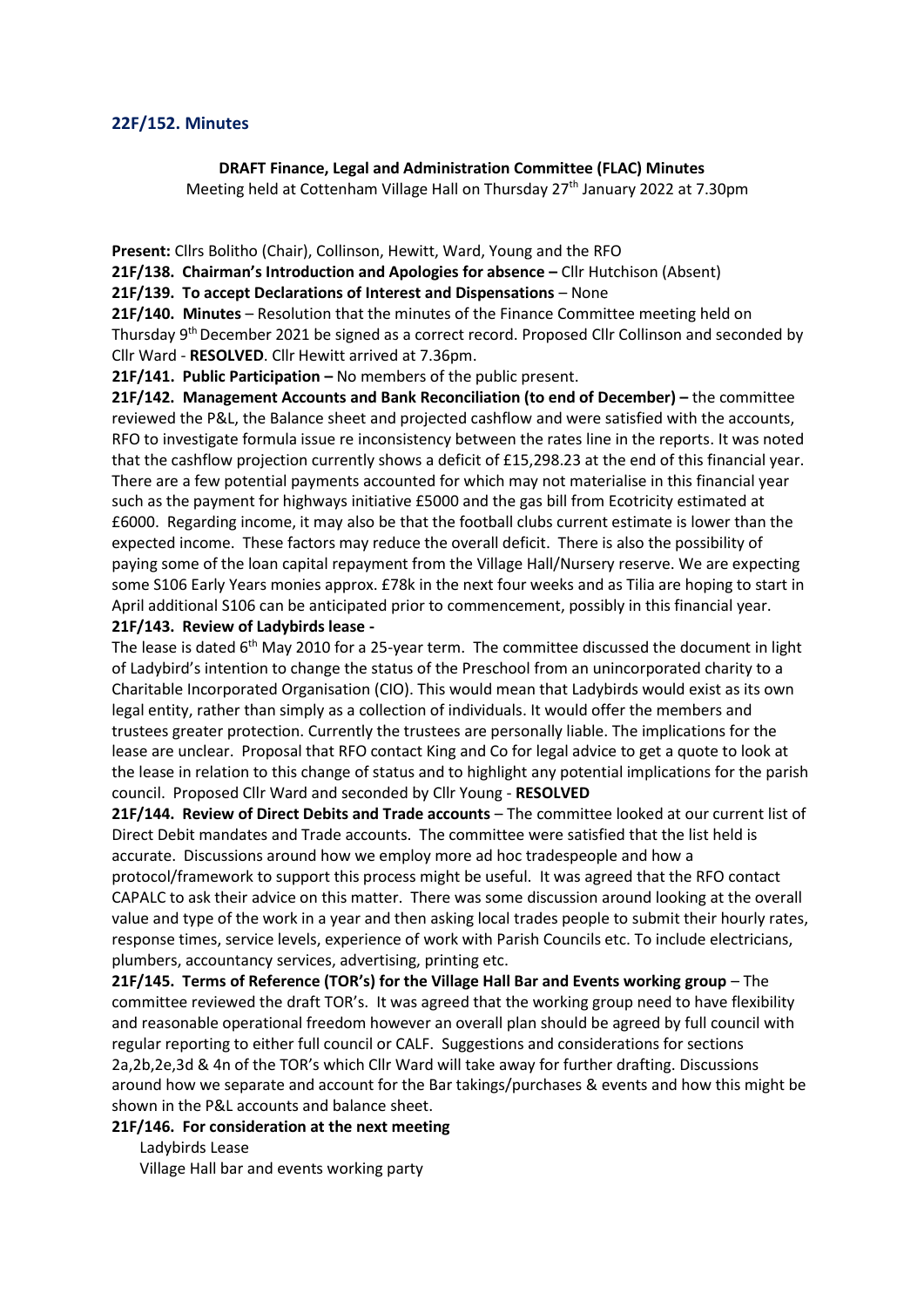Advice from CAPALC on ad hoc work and the employment of local tradespeople Rick assessments **21F/147. Date of next meeting –** 22.02.22

**21F/148. Close of meeting –** 9.16 pm

**Signed \_\_\_\_\_\_\_\_\_\_\_\_\_\_\_\_\_\_\_\_\_\_\_\_\_\_\_\_(Chair) Date \_\_\_\_\_\_\_\_\_\_\_\_\_\_\_\_\_\_\_\_\_\_\_\_\_\_\_\_\_\_\_\_**

## **22F/153. Management accounts for January 2022 – Sent out separately**

## **Bank Reconciliation**

### **Reconciliation Checked by RFO**

Bank Reconciliation to January 2022 Summary – see supporting balance sheet from Xero and Bank Statements

| <b>Account</b>                               | <b>Balance £</b>                       | <b>Initial</b> |
|----------------------------------------------|----------------------------------------|----------------|
| Unity Trust current account                  | 332,220.58                             |                |
| Unity Trust project account                  | 52,378.86                              |                |
| Unity Trust deposit account                  | 40,022.70                              |                |
| <b>Cambridge Building Society</b><br>account | 72,019.39                              |                |
| Triodos account                              | 50,461.01                              |                |
| Nationwide account                           | 5,143.62                               |                |
| <b>Multipay Card</b>                         | $\mathbf 0$                            |                |
|                                              | Total in bank accounts:<br>£552,246.16 |                |

| Xero accounting system & bank statement<br>balances agree | Signed by RFO |
|-----------------------------------------------------------|---------------|
| Reconciliation adds up.                                   | Signed by RFO |

## **For information**

- Add Accounts receivable £80,731.33
- Minus VAT due £749.45 (because we had claimed for W&B invoices but have been voided so we owe currently)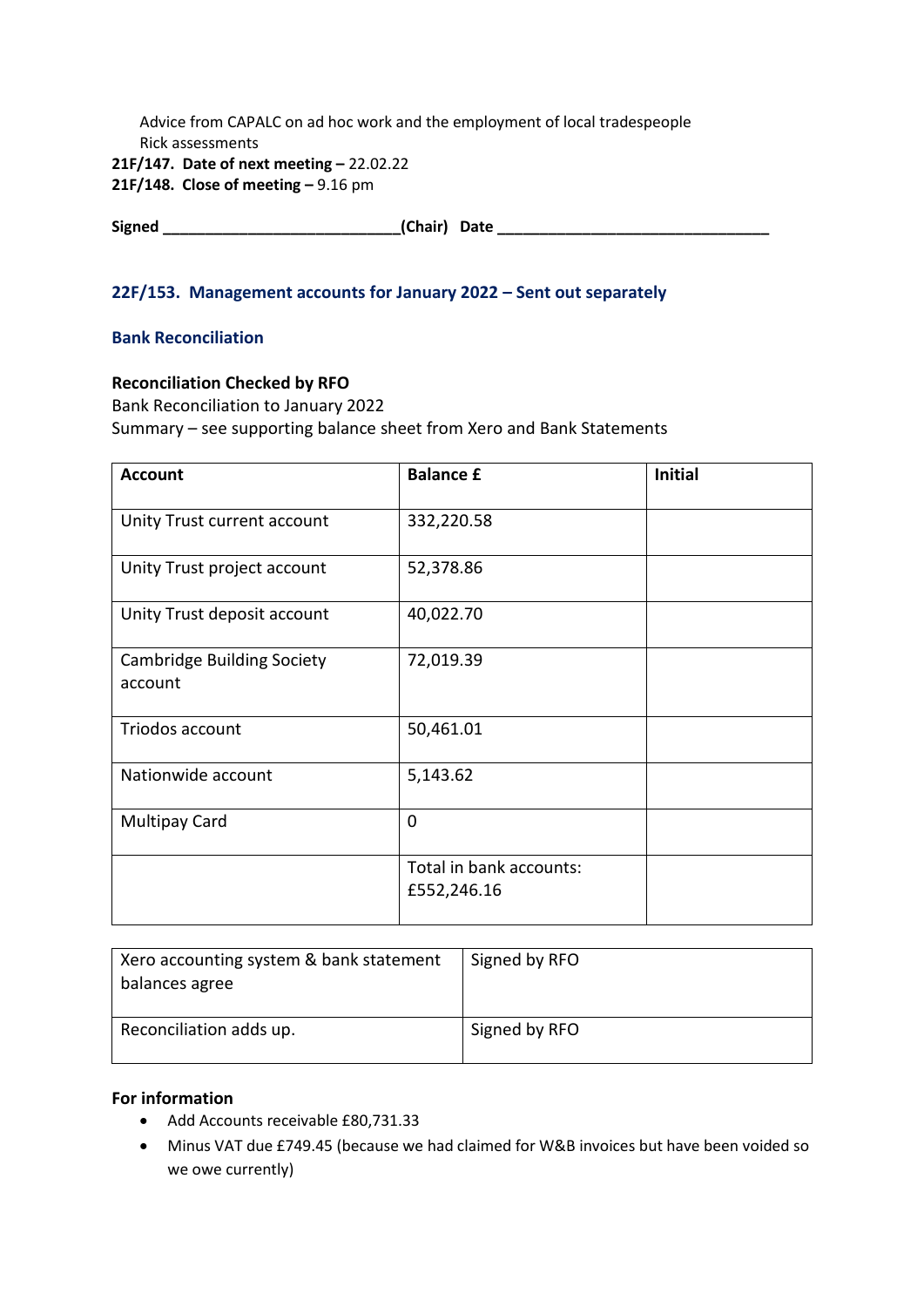- Minus Accounts Payable £9291.91
- Minus Accruals £2000.00
- Other Creditors £2773 (Hall hire deposits & Grant for hearing loop)
- Minus PAYE £1119.67
- Minus Rounding £0.16

## **Net Asset figure** £617,043.30

## **22F/154. Ladybird's lease – quotes from solicitors**

### **Email below from King & Co solicitors Cottenham:**

Thank you for your email of the  $31^{st}$  of January.

I anticipate that this firm's fee just for looking through the lease and recommending any alterations, or highlighting implications for the Parish Council, would be £425.00 plus VAT.

If you are proposing to permit the current tenant to transfer the existing lease to the new organisation, this will require a formal Licence to Assign. Any alterations to the lease could be incorporated within that document.

If therefore we prepare a Licence to Assign, the total charge would rise to £750.00 plus VAT.

If, however you intend to grant a new lease to the new organisation and take a surrender of the current lease from the present tenants, our fee would be £1,500.00 plus VAT.

It is difficult to assess a time span until I know how you propose to proceed, and I have reviewed the lease to ascertain whether any significant amendments are going to be required.

Yours sincerely Roger Covell

### **Email below from Wellers Hedley solicitors**

Dear Ms Seabright,

I am a property solicitor in the Parish Council department and would be delighted to assist you in reviewing and updating the lease in line with your instructions.

My costs for doing so would be £900.00 plus VAT. In terms of timescale, we will act expeditiously but it will depend on how quickly the Parish Council and the pre-school respond to any of our enquiries. Do you know if the pre-school will have separate legal representation in relation to the lease?

Should you need to speak to me, please do not hesitate to contact me on 01372 750103.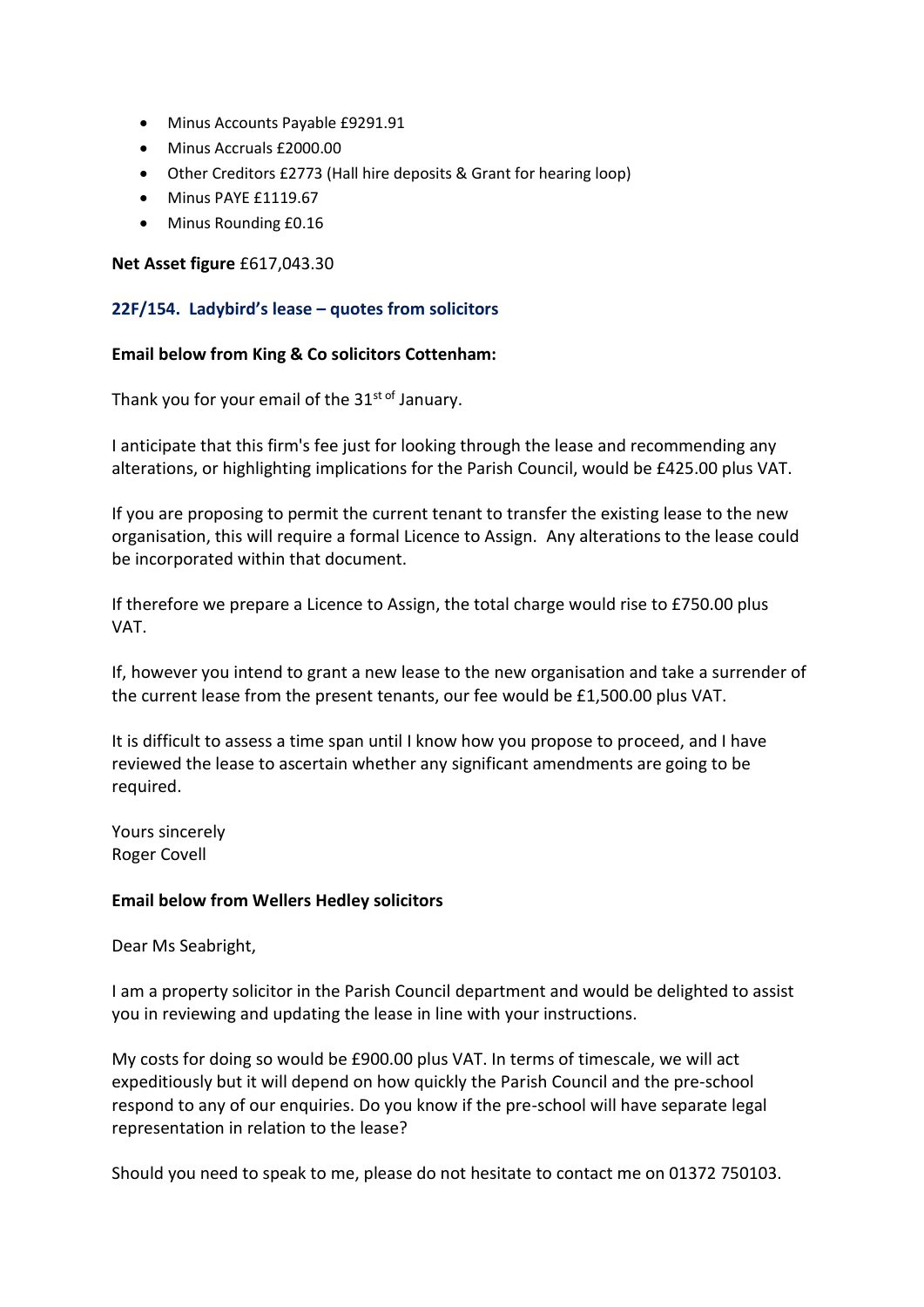I look forward to hearing from you.

Yours sincerely

Asma Shamim

#### **22F/155. Framework for Preferred Contractor List**

#### **Advice from CAPALC**

As part of the discussions from the previous FLAC meeting the RFO contacted CAPALC for any advice on this process. They said that:

Before engaging a consultant or contractor the council has a duty to ensure that the supplier is competent to do the work, carries the appropriate insurance and will provide good value.

This should ideally include:

- Certificates of qualifications
- Independent assessment of competence
- Certificate of public liability insurance
- Certificate of professional indemnity insurance
- Name and contact details of referees from three previous clients or employers

They then suggested that we might want to consider a preferred contractor list.

#### **Following on from this advice**

We have rules for selecting suppliers of goods & services. The clerk or RFO shall verify the lawful nature of any proposed purchase of any item costing more than £100 before the issue of any order. Where the value is below £3,000 and above £500 the Clerk or RFO shall strive to obtain three estimates. There are occasions when we use suppliers regularly for lower value 'one-off' items which do not individually trigger the need to obtain competitive quotes and are often required at short notice but which over the course of a year may total over £500.

We are proposing a framework under which suppliers are invited to present examples of their costs, service standards and experience of working with parish councils on which we can base selection as 'preferred supplier(s)'.

The benefits of this framework approach are:

- obtaining good value for money on behalf of Cottenham residents
- ensuring that a number of suppliers have an opportunity to bid for work with CPC so it cannot be accused of being a 'closed shop' arrangement
- transparency

We recommend adopting this approach initially for:

- electrical services
- plumbing services
- graphic design and print

It is not a requirement to choose the cheapest supplier – cheapest is not necessarily best value.